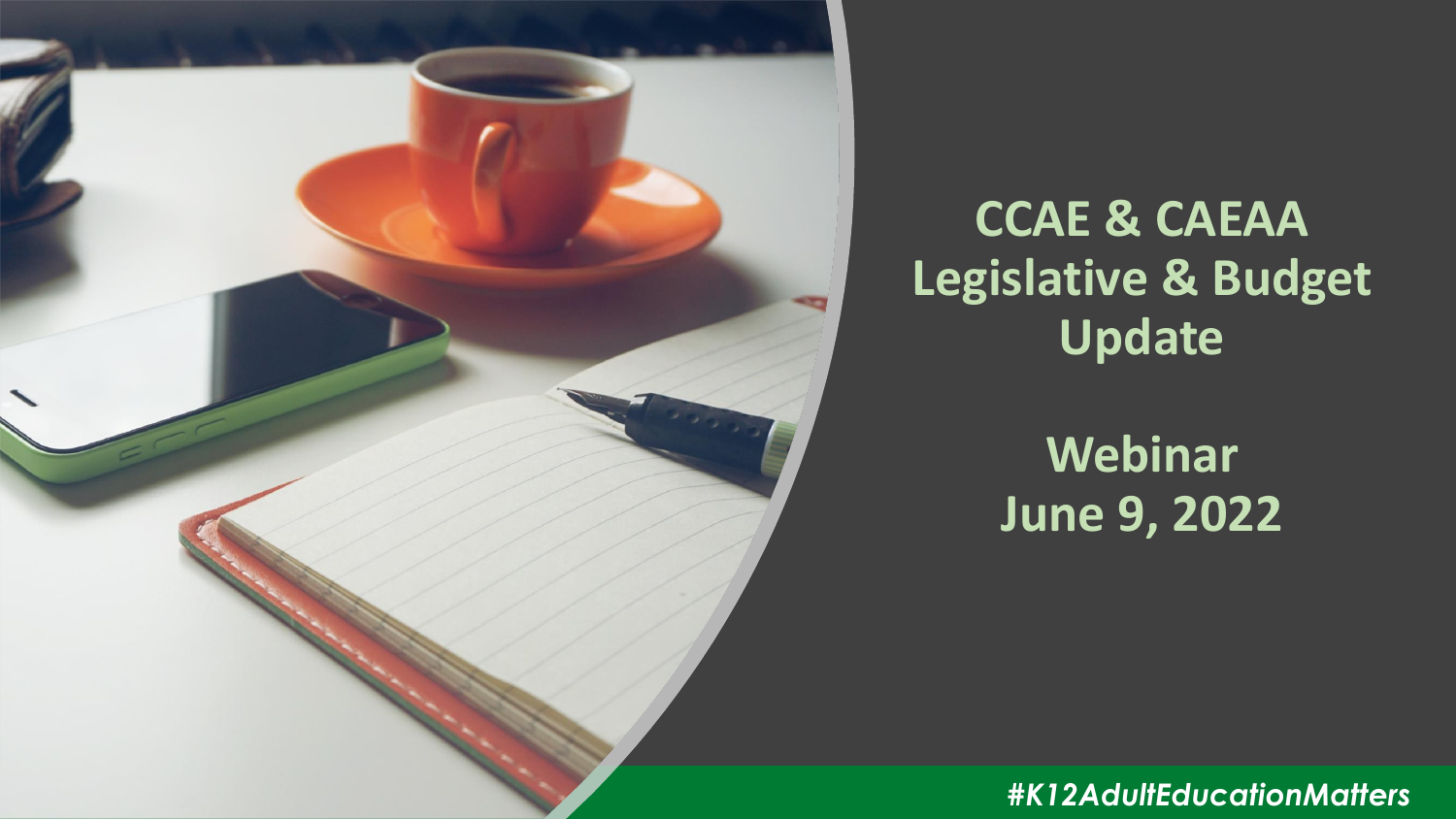

# **Thank you to our wonderful sponsors!**



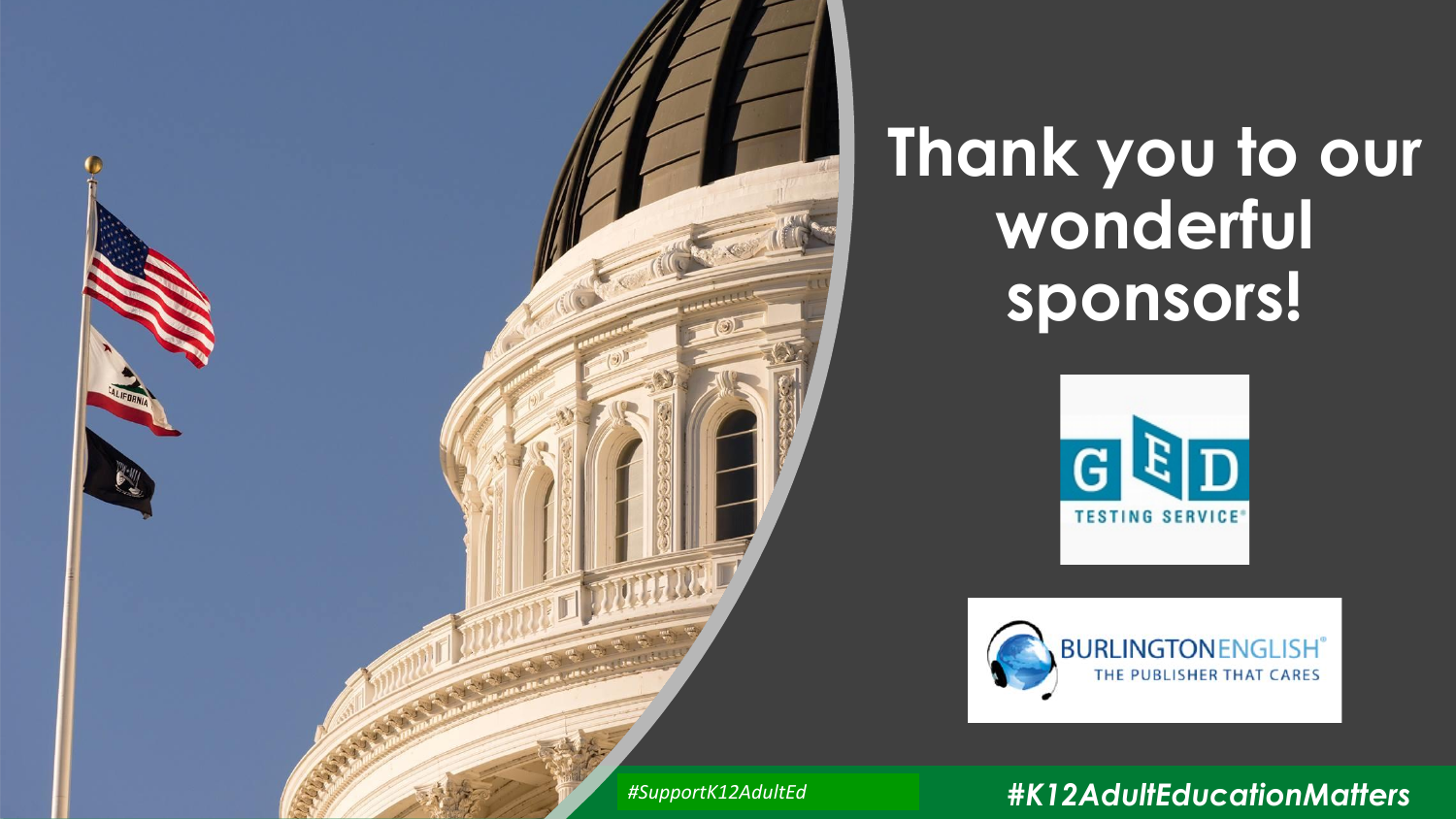

**CCAE & CAEAA Advocacy Team**

**Carlos Rodriguez** CCAE Legislative Chair

#### **Steve Curiel** CAEAA Vice President for Legislation

**Dawn Koepke** Legislative & Budget Advocate CCAE & CAEAA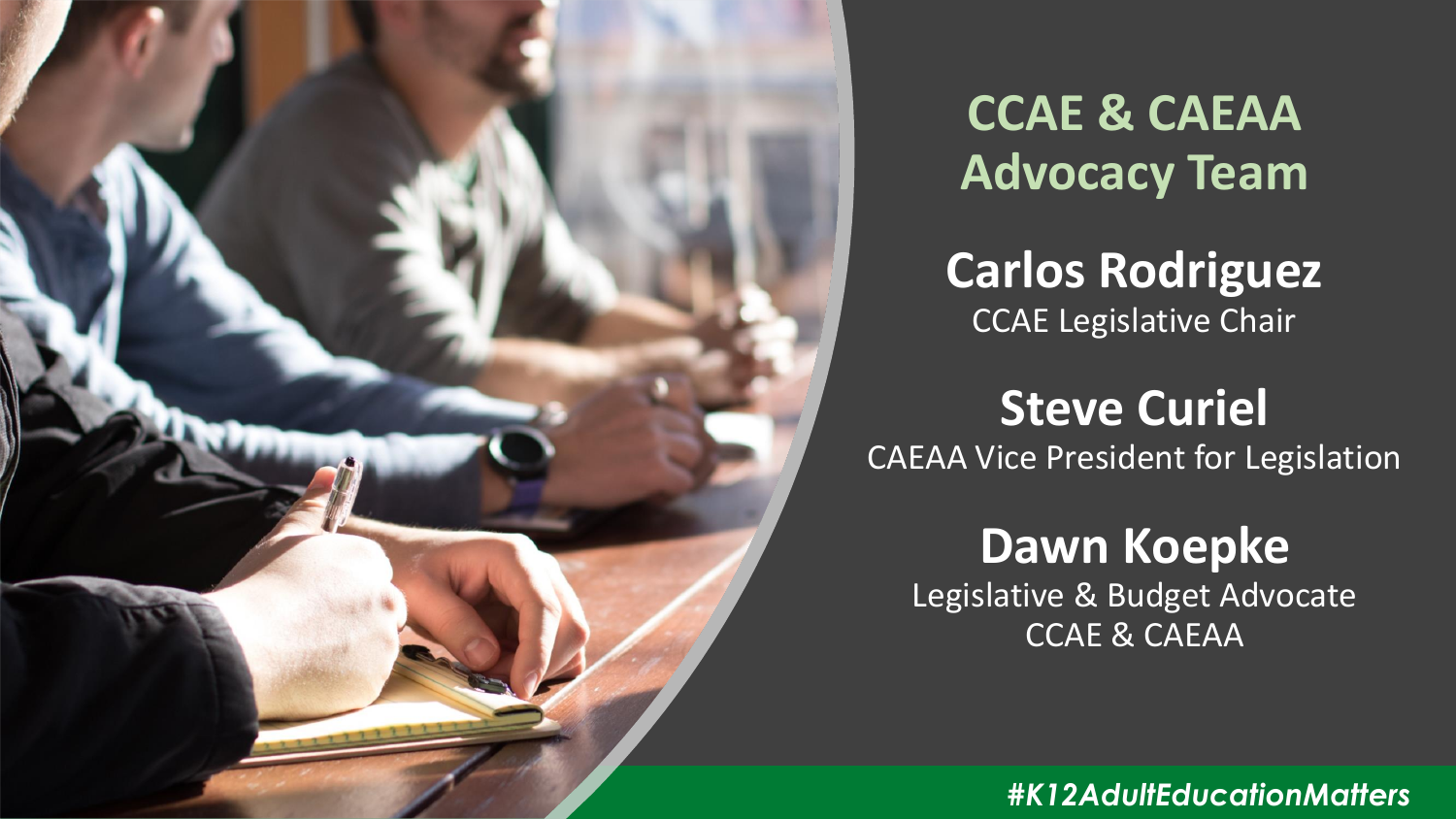### **Agenda**

- **Legislative & Budget Timeline**
- **Adult Education Week Virtual Advocacy – SUCCESS!**
- **AB 1491 (McCarty) – CAEP Funding Carryover**
- **AB 2573 (McCarty) – Teacher Permanency**
- **May Revise Budget Update**
	- COLA vs LCFF Increase
	- Teacher Credentialing Fee Waiver
- **PAC & PAC Activity**
- **Q&A**

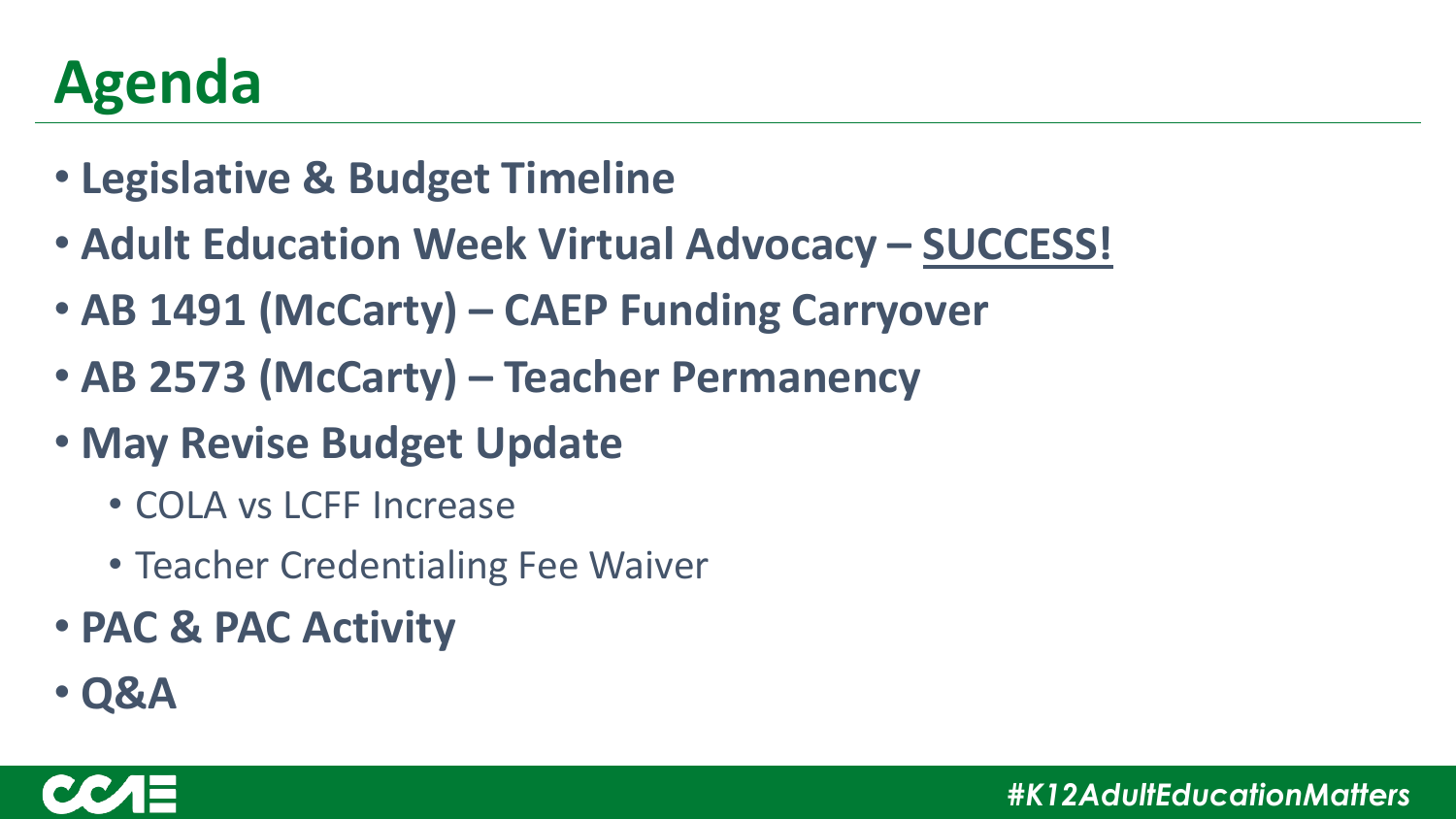# **Legislative & Budget Timeline**

| Draft Language, Shop w/<br>Authors, Staff &<br>Stakeholders                 |                                                                   |                                                                                   |                             |                                                                                                                                                                           |                                                                   |
|-----------------------------------------------------------------------------|-------------------------------------------------------------------|-----------------------------------------------------------------------------------|-----------------------------|---------------------------------------------------------------------------------------------------------------------------------------------------------------------------|-------------------------------------------------------------------|
| Legislature<br>Reconvenes<br>1/3/2                                          | <b>Bill Introduction Deadline</b><br>2/18/22                      | House of Origin Deadline<br>5/27/22                                               | End of Session .<br>8/31/22 | Governor's Signature<br>Deadline - 9/30/22                                                                                                                                | 2022 Bill Effective Date<br>1/1/23                                |
| Leg Co <sub>unsel</sub> D <sub>eadline</sub><br>December<br>2021<br>1/21/22 | Budget, Policy &<br><b>Appropriations Hearings</b><br>March - May | 2 <sup>nd</sup> House Policy &<br><b>Appropriations Hearings</b><br>June & August |                             | Governor Releases State Budget<br>Proposal by January 10th<br>Legislative Deadline to Pass<br>Budget – June $15th$<br>Governor Deadline to Sign Budget<br>$-$ June $30th$ | Governor Releases May Revise<br><b>Budget Proposal by mid-May</b> |

**MKA** ★ MCHUGH KOEPKE & ASSOCIATES Government Relations



*#SupportK12AdultEd*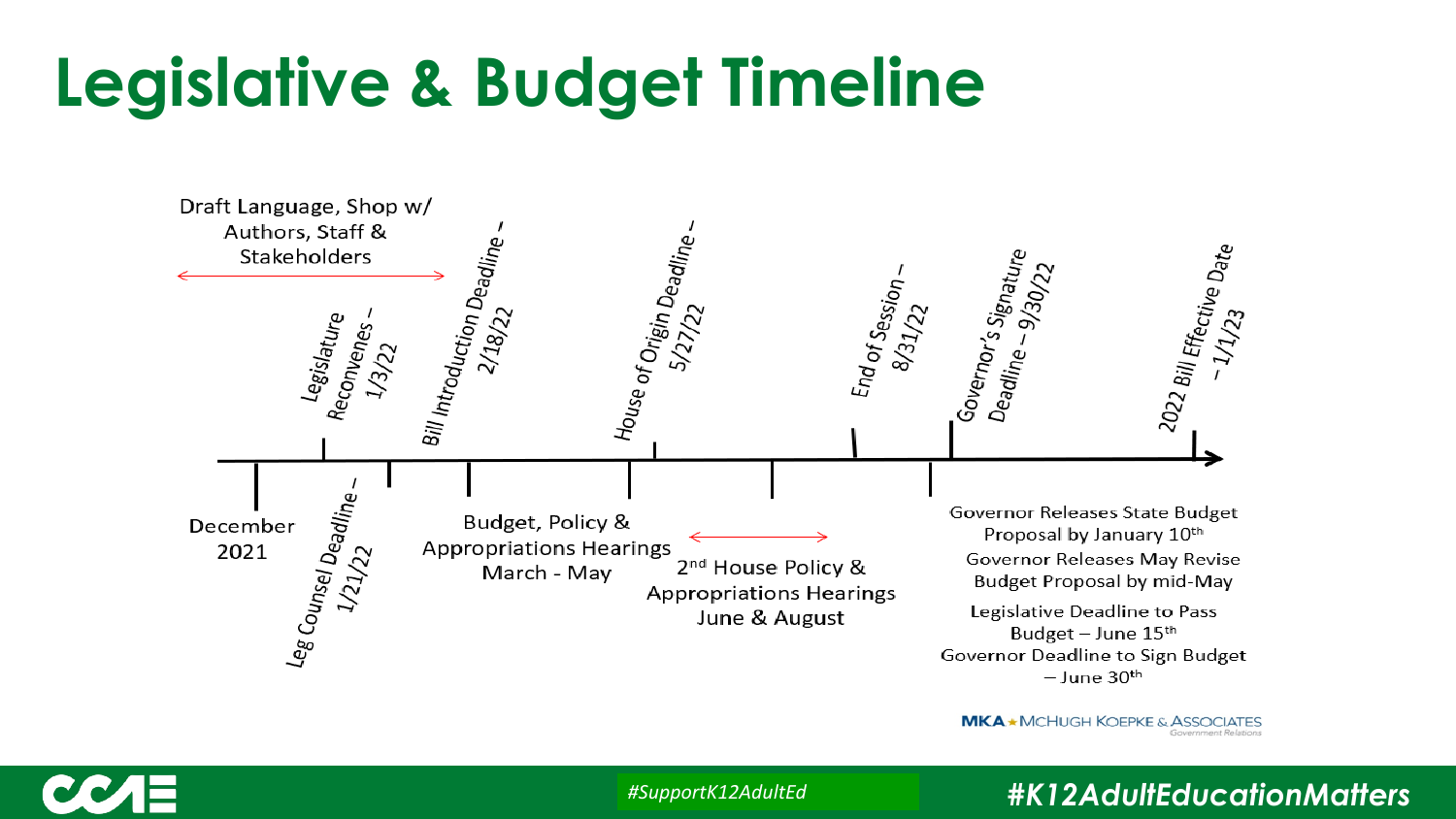# **Adult Education Week Virtual Advocacy**

- **Assemblymember Medina & the California Assembly Proclaim Adult Education Week – ACR 163 (Medina)**
	- Adult Education Week March 27<sup>th</sup> April 2<sup>nd</sup>
- **Virtual 2022 Adult Education Week & Legislative "Day" at the Capitol**
- **Prepared Advocacy Materials**
	- Adult Education Week Sample School Board Resolution
	- 2022 Budget & Legislative Priorities
	- Sample Budget Priorities Support Letter
	- AB 1491 Materials Fact Sheet, FAQ

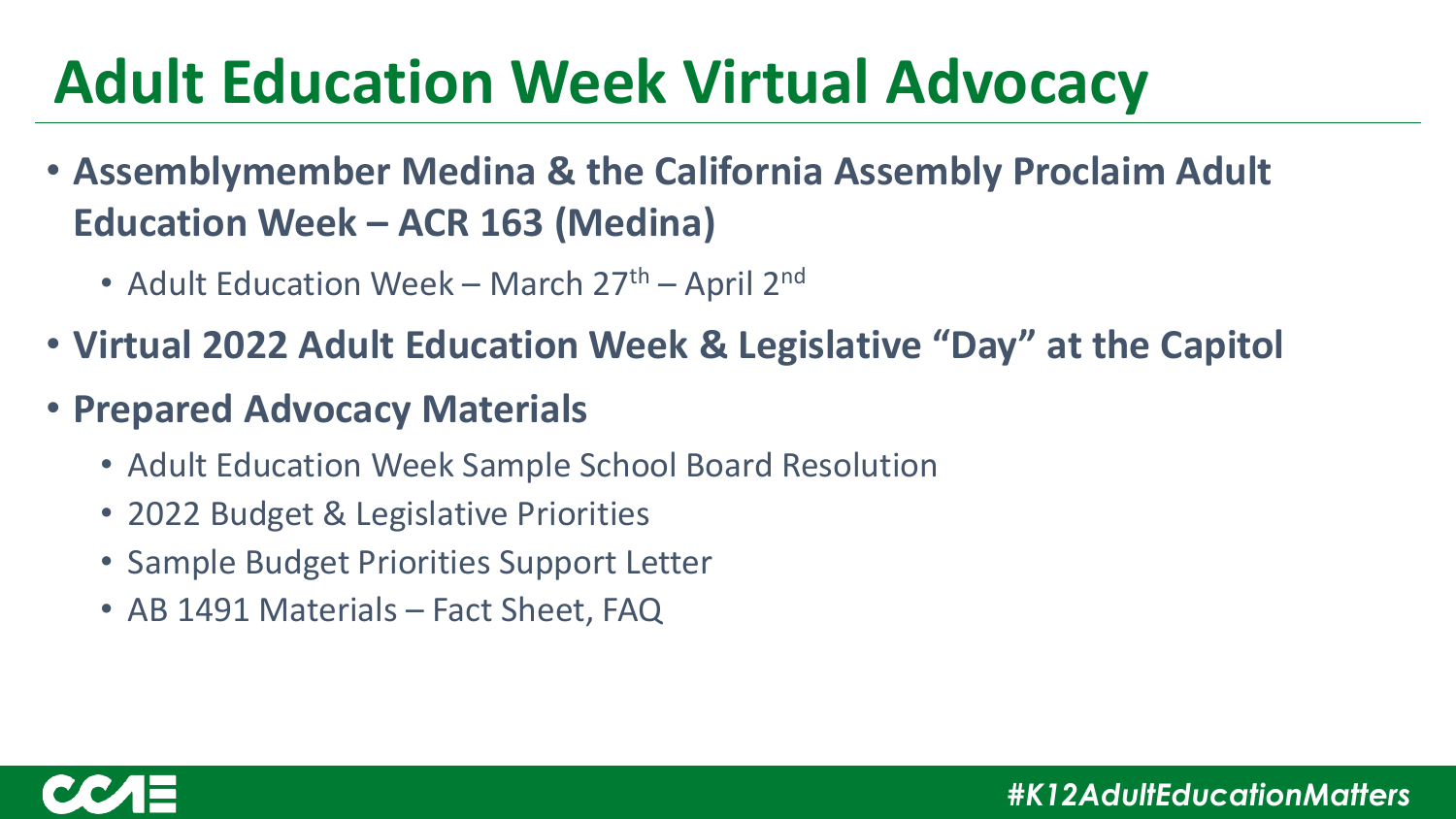#### **ACR 163 (Medina) – Proclaiming Adult Education Week**



 $(916)$  319-2061

#### Assemblymember Medina & the California Assembly Proclaim Adult **Education Week**

SACRAMENTO-Today, the California Assembly was pleased to join Assemblymember Jose Medina (D-Riverside) in proclaiming March 27 through April 2 as "Adult Education Week" by supporting Assembly Concurrent Resolution 163, recognizing the unique accomplishments of California Adult Schools.

"As a former Adult Education teacher myself, I am pleased to recognize the importance of our Adult Education programs in our Adult Schools. Adult Education is an important system providing opportunities for those in need of a pathway to citizenship as well as those seeking short-term job retraining amid the impacts of the pandemic." said Medina.

California has a long history with Adult Education with the first recorded class in California held in the basement of St. Mary's Cathedral in San Francisco in 1856. Since that time, K-12 based Adult Schools have offered quality programs to meet the ever-changing economic, workforce development, and lifelong learning needs of our diverse state. More specifically, Adult Schools across the state provide programming to students in the areas of basic skills, high school equivalency, English as a second language (ESL), citizenship, family literacy, short-term career training and more. To that end, Adult Schools are a primary community resource for the teaching and instruction of adult literacy working in collaboration with community colleges under the California Adult Education Program as well as with K-12 school districts, community centers and libraries.

"Adult Education is a pathway of opportunities that serves the needs in the communities in achieving immigrant integration, high school diploma attainment and workforce development training. The effect Adult Education has empowers generations. The proclamation recognizing the efforts of all students, classified staff, teachers, and administrators in Adult Education is greatly supported and celebrated by the California Council for Adult Education (CCAE)," said CCAE State President and LAUSD Division of Adult & Career Education Principal Sonya Ramirez.

Assembly Concurrent Resolution (ACR) 163 now moves to the California State Senate.

Assemblymember Medina proudly represents California's 61st Assembly District, which consists of Riverside, Moreno Valley, and Perris.

For more information, please visit my website. Follow me on social media:  $f \circ$ 

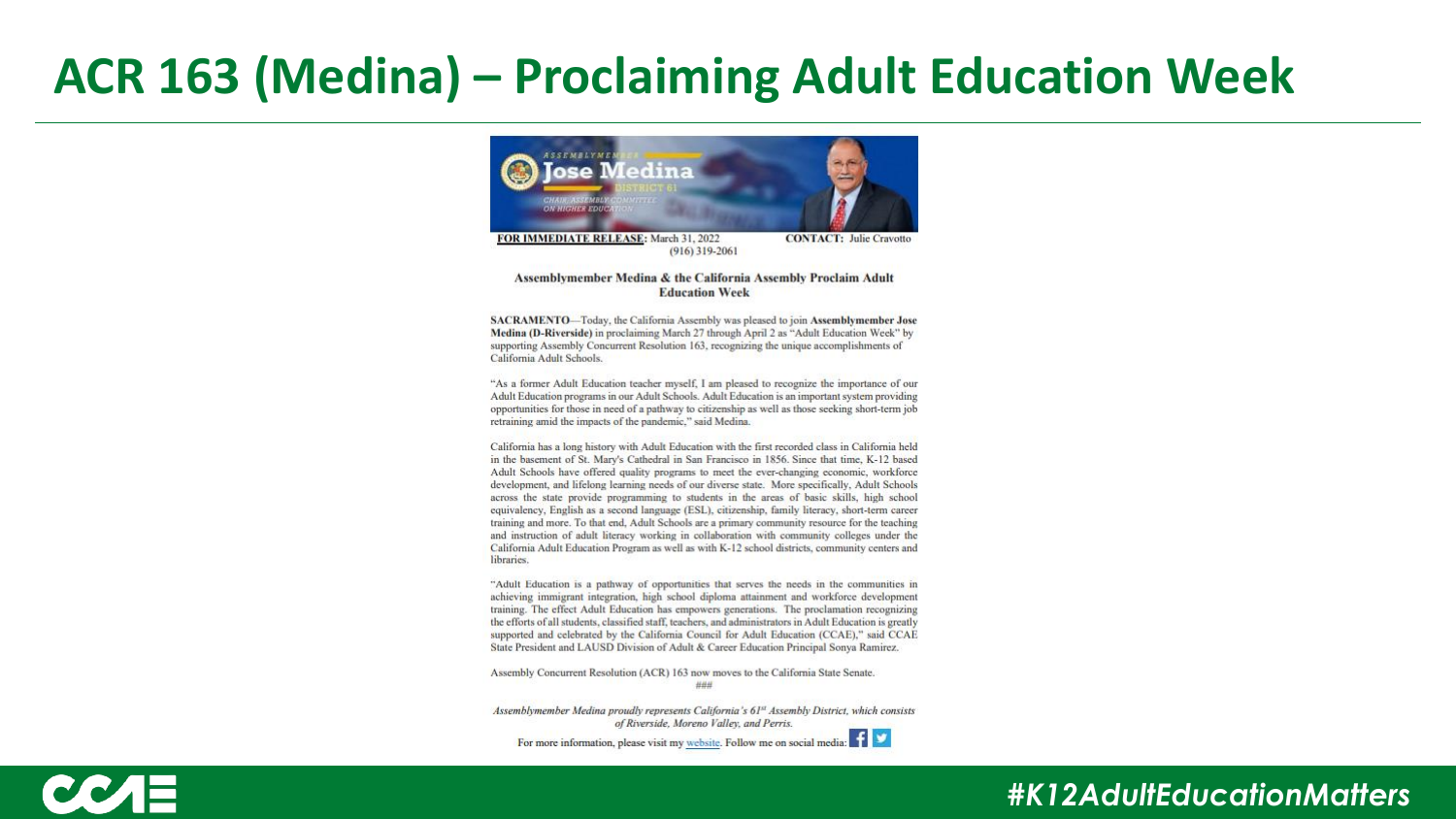# **AB 1491 (McCarty) – Carryover Funding**

#### • **Amended in Senate Education Cmte**

- Effective Date
- Expands Local Control to Determine "Excessive" Carryover as Ineffective
	- May Trigger Funding Reallocation
- Places 20% Carryover Cap on Consortia, Above which TA Kicks In

#### • **Pending hearing in Senate Appropriations Committee**

• Likely Early Late June/Early August 2022

• **CCC Opposition BUT, Asking for More Amends…**

### • **CTA, CFT, ACSA, LAUSD Support**

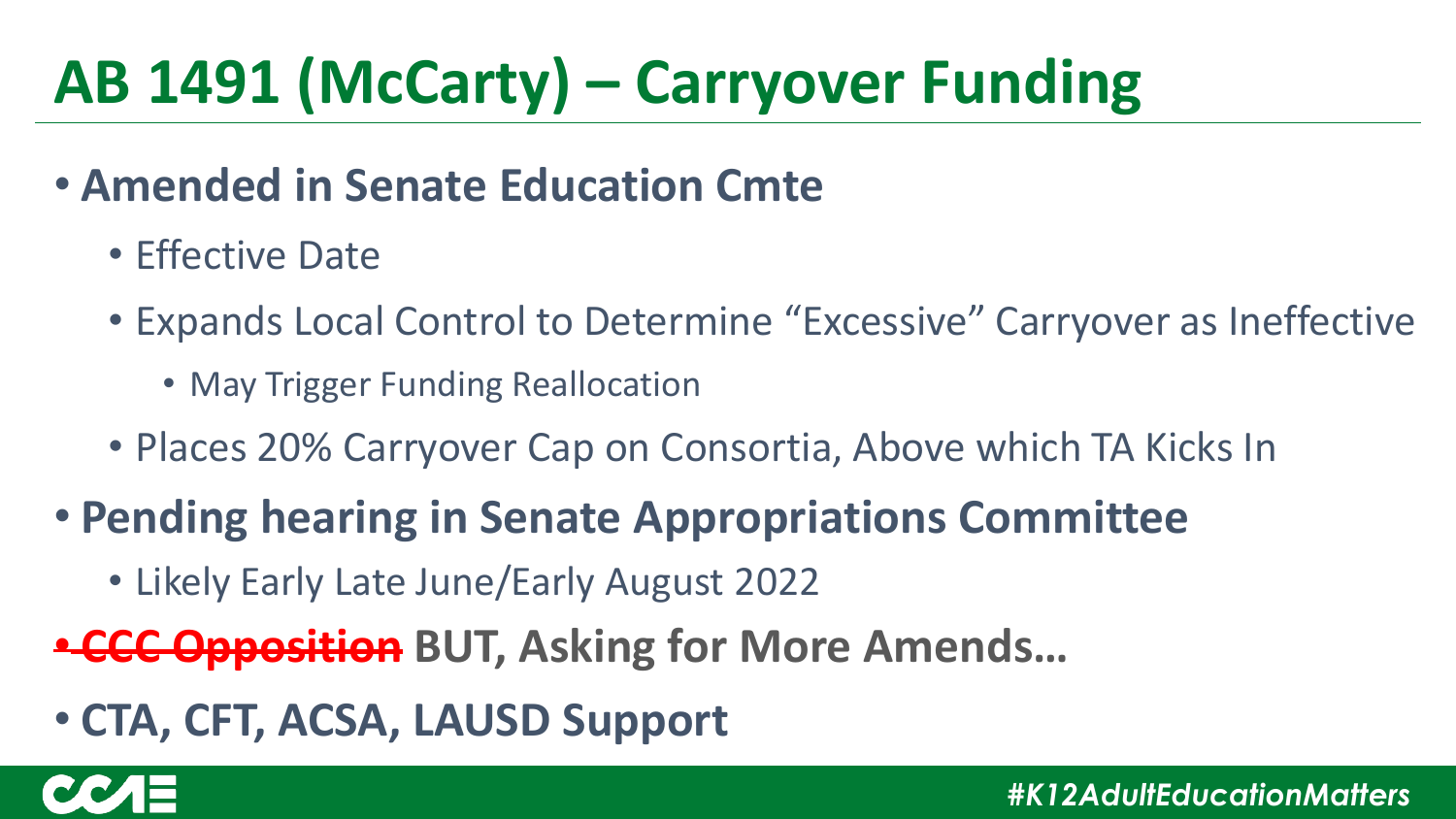### **AB 2573 (McCarty) – Teacher Permanency**

• **Provides for Adult Education teachers (among others) to attain permanent status after probationary period**

- **Sponsored by CA Teachers Assn & CA Federation of Teachers**
	- CCAE & CAEAA SUPPORT
- **Pending Hearing in Senate Education Cmte**

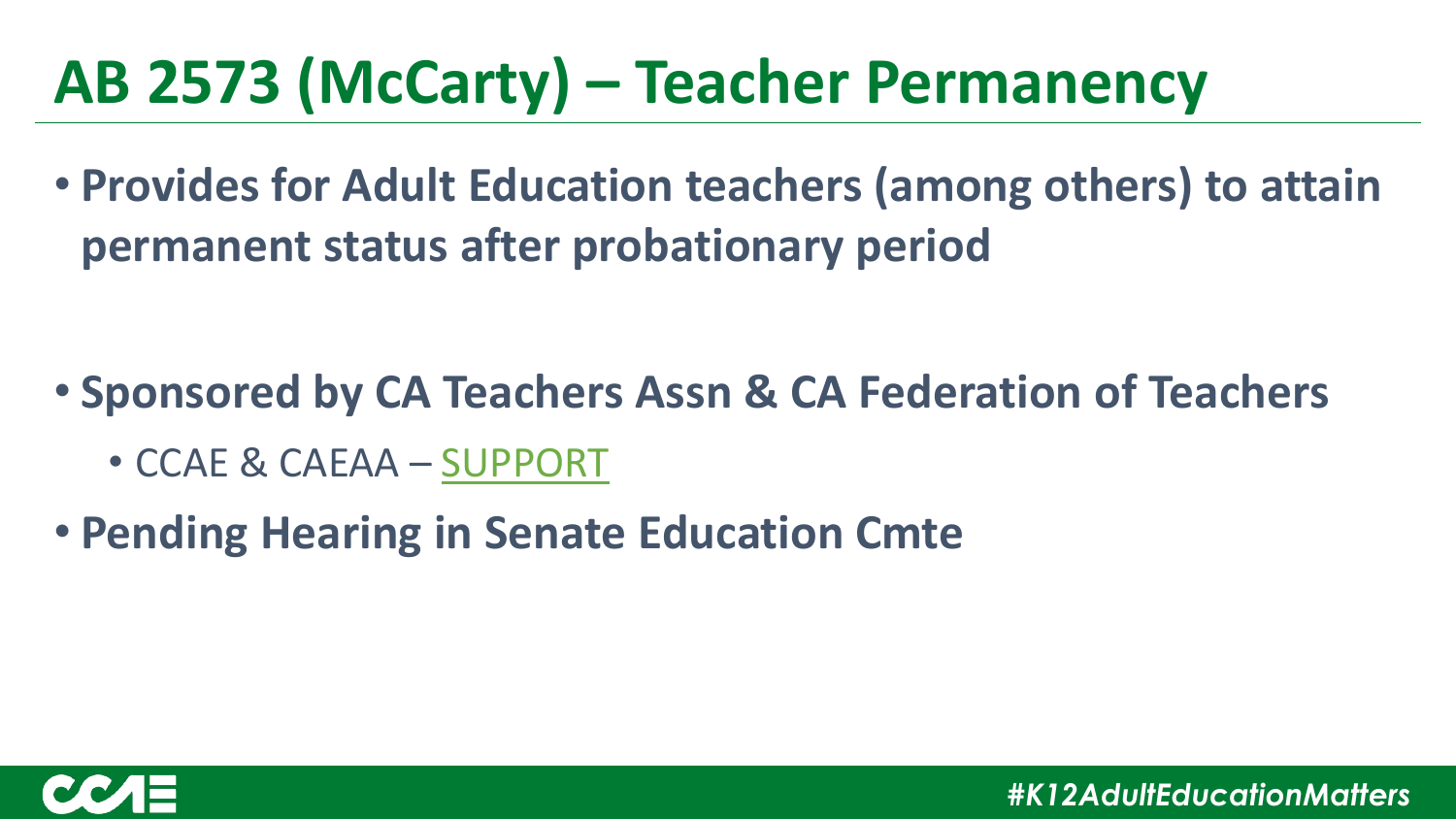### **2022-2023 FY Governor's May Revise**

- **Maintains AE Healthcare Vocational Education Funding Proposal (January Budget)**
	- \$130M Over Three Years
		- \$30M FY 22-23, \$50M FY 23-24, \$50M FY 24-25

### • **COLA Increase to 6.56% (from 5.33% in January)**

- Concern, however, w/ LCFF Additional Increase of 3% (not for AE)
	- Legislature's Budget Package has LCFF Increase @ 10%

#### • **Fee Waivers**

• Explicitly Provides Preliminary Designated Subjects AE Credential is Eligible for Fee Waiver

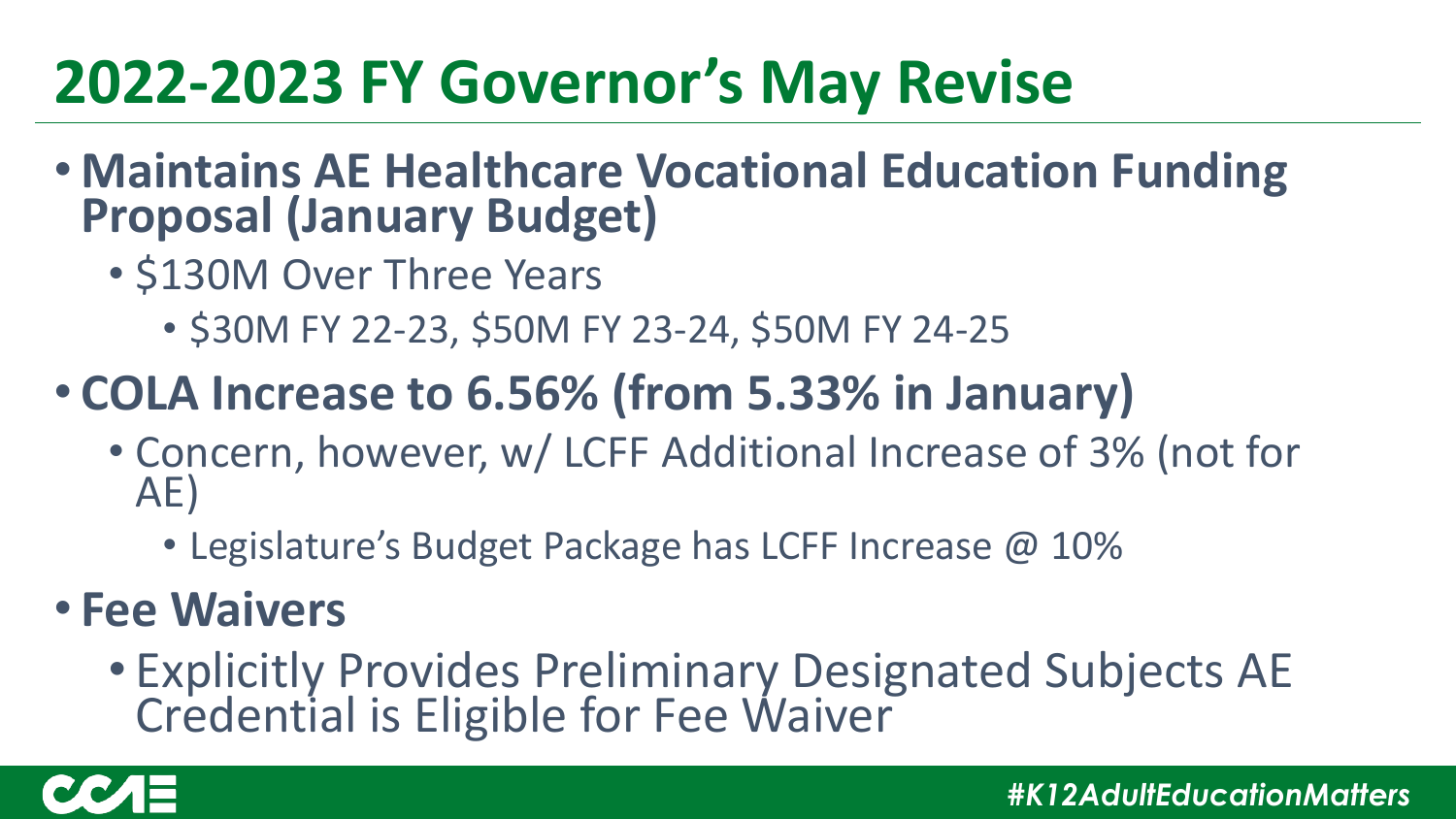

**CREATING HIGH-IMPACT** ECONOMIC OPPORTUNITIES

> **SUPPORT** K12 **ADULT ED** PAU

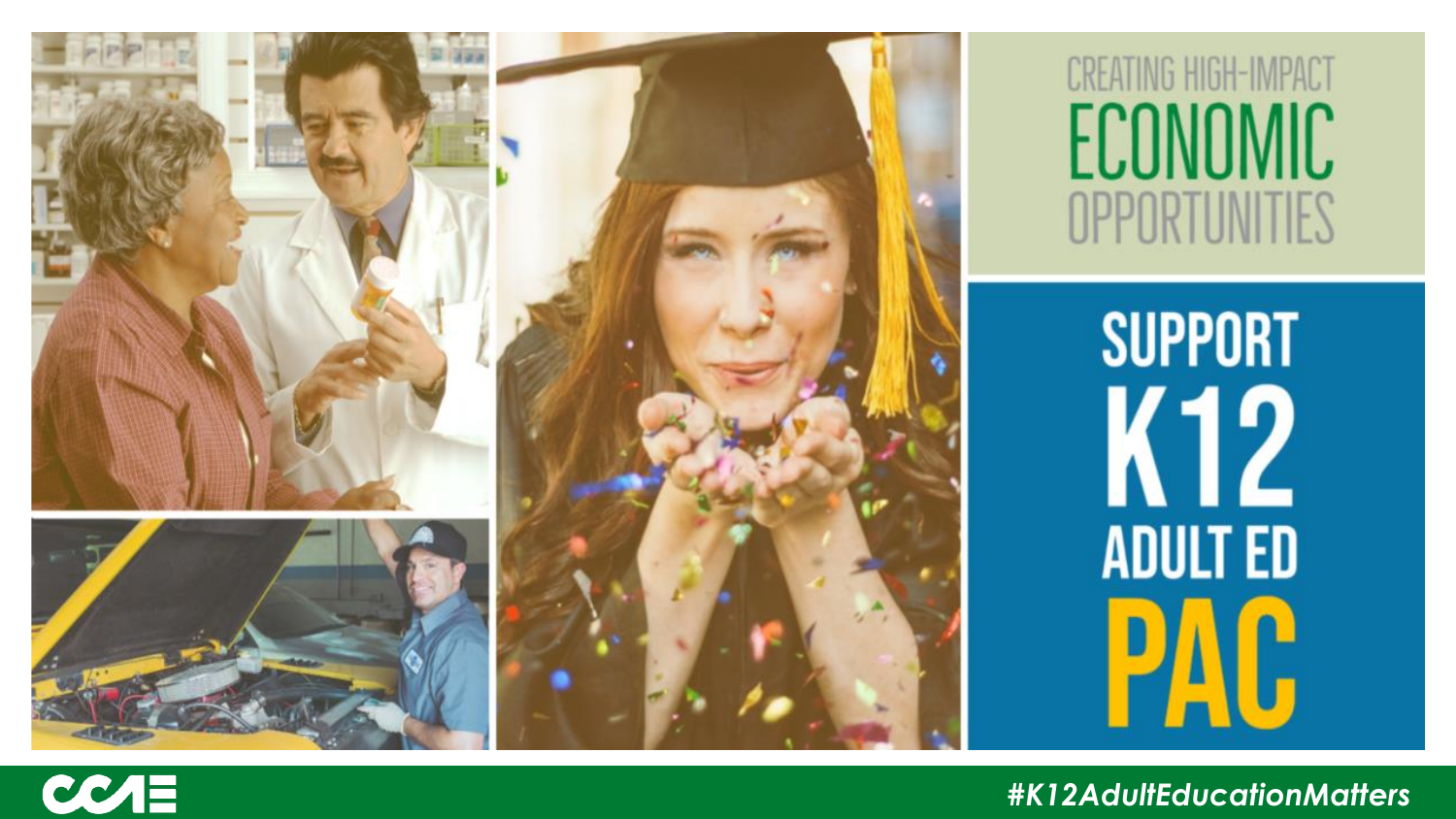### **Adult Education PAC Activity**

- **Asm Robert Rivas (D)**
- **Asm James Gallagher (R)**
- **Asm Suzette Valladares (R)**
- **Asm Lisa Calderon (D)**
- **Asm Wendy Carrillo (D)**
- **Asm Kevin McCarty (D)**
- **Asm Isaac Bryan (D)**

### • **Sen John Laird (D)**

- **Sen Rosalicie Ochoa Bogh (R)**
- **Sen David Cortese (D)**
- **Sen Mike McGuire (D)**
- **Sen Dave Min (D)**